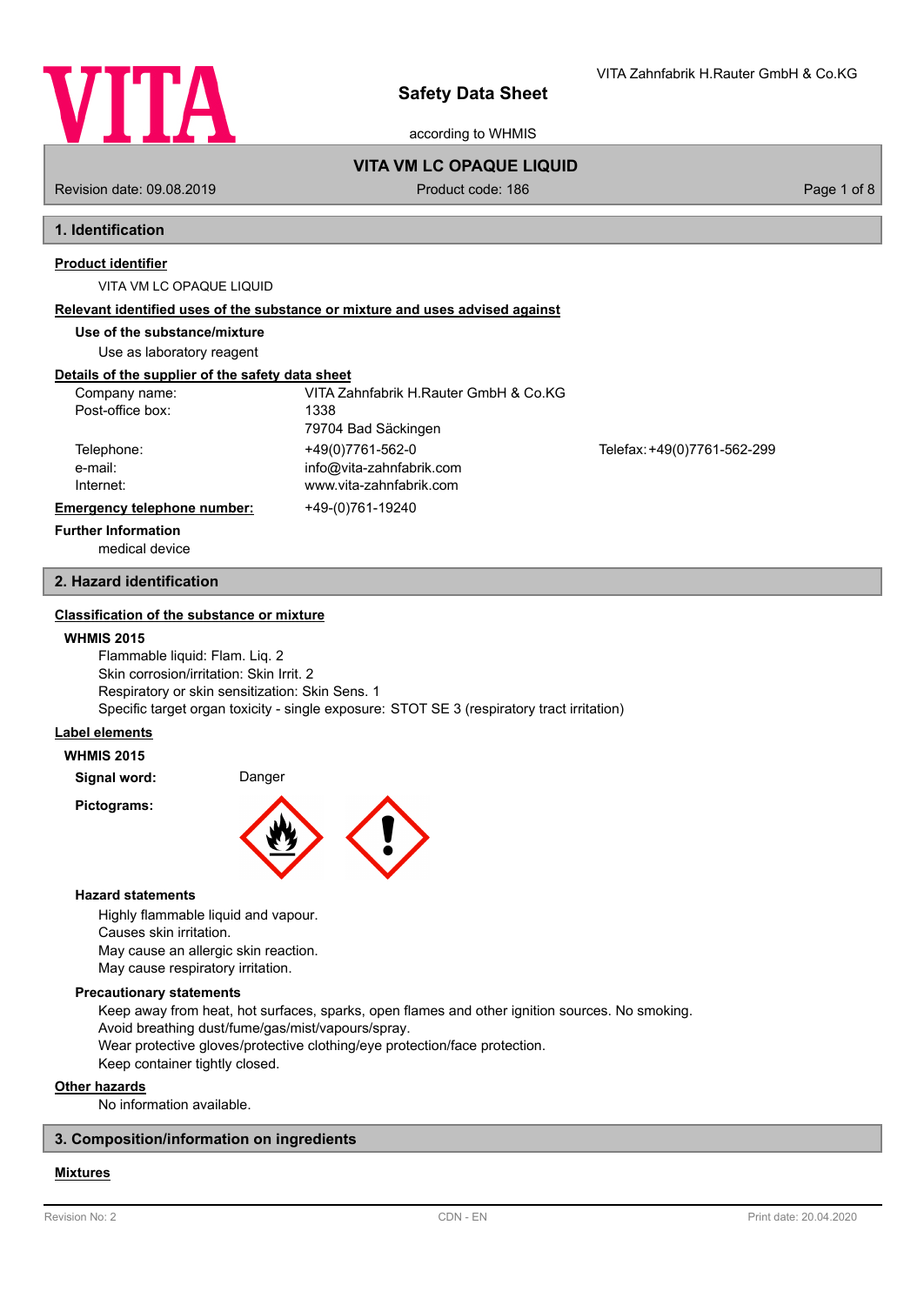

according to WHMIS

# **VITA VM LC OPAQUE LIQUID**

Revision date: 09.08.2019 **Product code: 186** Product code: 186 Page 2 of 8

### **Hazardous components**

| CAS No     | Chemical name                                                                                              | Quantity               |
|------------|------------------------------------------------------------------------------------------------------------|------------------------|
| 97-90-5    | ethylene dimethacrylate                                                                                    | $30 - 60\%$ (*)        |
| 80-62-6    | methyl methacrylate                                                                                        | $10 - 30\%$ (*)        |
| 72869-86-4 | 7,7,9-Trimethyl-4,13-dioxo-3,14-dioxa-5,12-diaza-hexadecan-1,16-diol-dimethacrylat (mixture of<br>isomers) | $10 - 30\%$ (*)        |
| 10373-78-1 | Camphorquinone                                                                                             | $1 - 5\%$ (*)          |
| 2867-47-2  | 2-dimethylaminoethyl methacrylate                                                                          | $1 - 5\%$ (*)          |
| 868-77-9   | 2-hydroxyethyl methacrylate                                                                                | $0.5 - 1.5\%$<br>$(*)$ |
| 80-62-6    | methyl methacrylate; methyl 2-methylprop-2-enoate; methyl 2-methylpropenoate                               | $0.1 - 5.1\%$ (*)      |

(\*) The actual concentration is withheld as a trade secret.

### **4. First-aid measures**

### **Description of first aid measures**

#### **After inhalation**

Provide fresh air. When in doubt or if symptoms are observed, get medical advice.

### **After contact with skin**

After contact with skin, wash immediately with plenty of water and soap. Take off immediately all contaminated clothing and wash it before reuse. Medical treatment necessary.

#### **After contact with eyes**

After contact with the eyes, rinse with water with the eyelids open for a sufficient length of time, then consult an ophthalmologist immediately.

### **After ingestion**

Rinse mouth immediately and drink plenty of water.

## **Most important symptoms and effects, whether acute or delayed**

No information available.

### **Indication of immediate medical attention and special treatment needed**

Treat symptomatically.

## **5. Fire-fighting measures**

### **Extinguishing media**

### **Suitable extinguishing media**

Carbon dioxide (CO2), Foam, Extinguishing powder.

### **Unsuitable extinguishing media**

Water.

## **Specific hazards arising from the hazardous product**

Highly flammable. Vapours can form explosive mixtures with air.

# **Special protective equipment and precautions for fire-fighters**

Wear a self-contained breathing apparatus and chemical protective clothing. Full protection suit.

## **Additional information**

Use water spray jet to protect personnel and to cool endangered containers. Suppress gases/vapours/mists with water spray jet. Collect contaminated fire extinguishing water separately. Do not allow entering drains or surface water.

# **6. Accidental release measures**

# **Personal precautions, protective equipment and emergency procedures**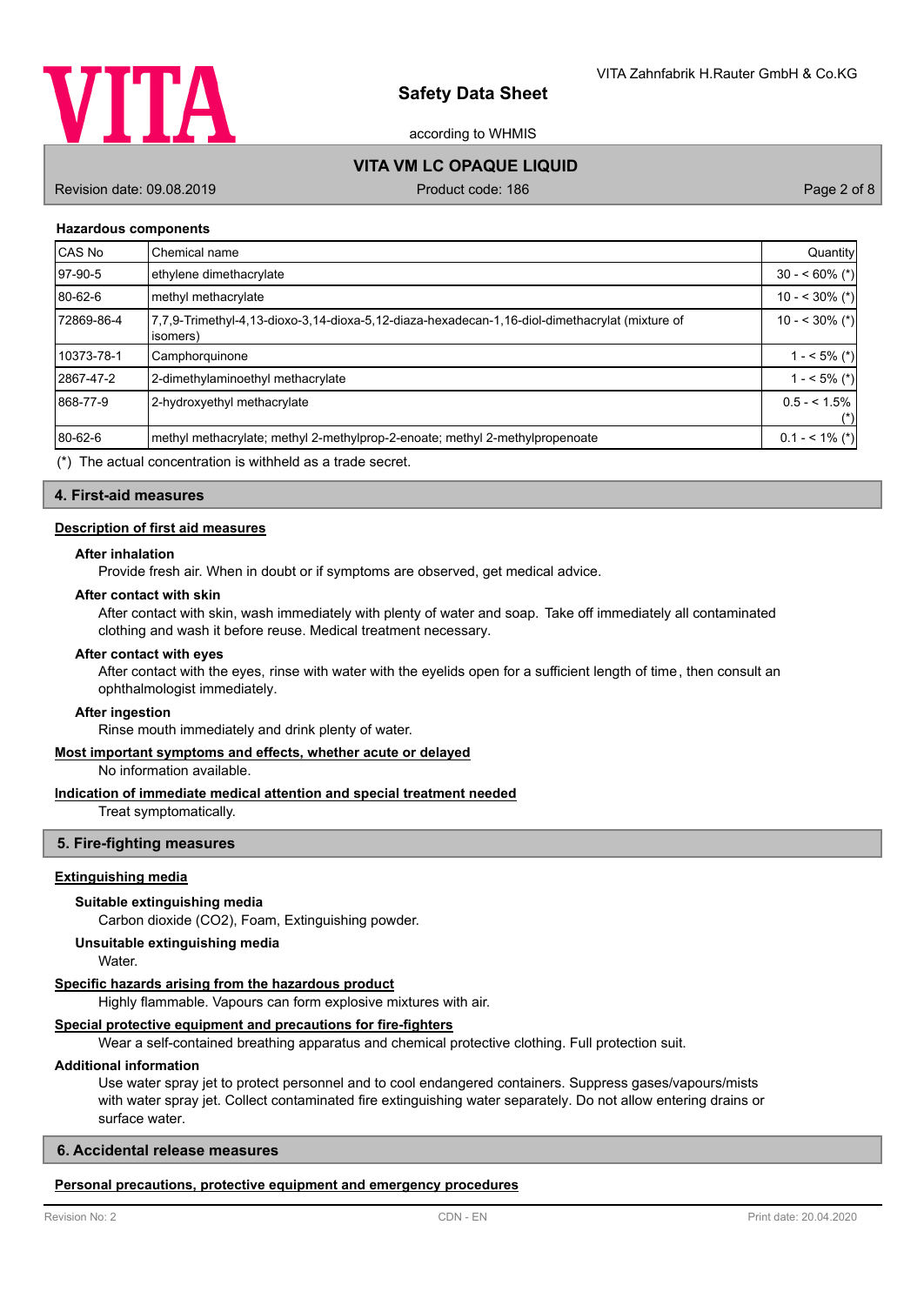

according to WHMIS

# **VITA VM LC OPAQUE LIQUID**

Revision date: 09.08.2019 **Product code: 186** Product code: 186 Page 3 of 8

Remove all sources of ignition. Do not breathe gas/fumes/vapour/spray. Avoid contact with skin, eyes and clothes. Use personal protection equipment.

# **Environmental precautions**

Do not allow uncontrolled discharge of product into the environment. Explosion risk.

### **Methods and material for containment and cleaning up**

Absorb with liquid-binding material (e.g. sand, diatomaceous earth, acid- or universal binding agents). Treat the recovered material as prescribed in the section on waste disposal.

### **Reference to other sections**

Safe handling: see section 7 Personal protection equipment: see section 8 Disposal: see section 13

### **7. Handling and storage**

### **Precautions for safe handling**

### **Advice on safe handling**

If handled uncovered, arrangements with local exhaust ventilation have to be used. Do not breathe gas/fumes/vapour/spray.

#### **Advice on protection against fire and explosion**

Keep away from sources of ignition - No smoking. Take precautionary measures against static discharges. Vapours can form explosive mixtures with air.

### **Conditions for safe storage, including any incompatibilities**

#### **Requirements for storage rooms and vessels**

Keep container tightly closed. Keep locked up. Store in a place accessible by authorized persons only. Provide adequate ventilation as well as local exhaustion at critical locations. Keep in a cool, well-ventilated place. Keep away from heat, hot surfaces, sparks, open flames and other ignition sources. No smoking.

### **Hints on joint storage**

Do not store together with: Oxidizing agent. Pyrophoric or self-heating substances.

## **8. Exposure controls/Personal protection**

### **Control parameters**

### **Exposure controls**









#### **Appropriate engineering controls**

If handled uncovered, arrangements with local exhaust ventilation have to be used. Do not breathe gas/fumes/vapour/spray.

#### **Protective and hygiene measures**

Remove contaminated, saturated clothing immediately. Draw up and observe skin protection programme. Wash hands and face before breaks and after work and take a shower if necessary . When using do not eat, drink, smoke, sniff.

#### **Eye/face protection**

Wear eye protection/face protection.

### **Hand protection**

When handling with chemical substances, protective gloves must be worn with the CE-label including the four control digits. The quality of the protective gloves resistant to chemicals must be chosen as a function of the specific working place concentration and quantity of hazardous substances. For special purposes, it is recommended to check the resistance to chemicals of the protective gloves mentioned above together with the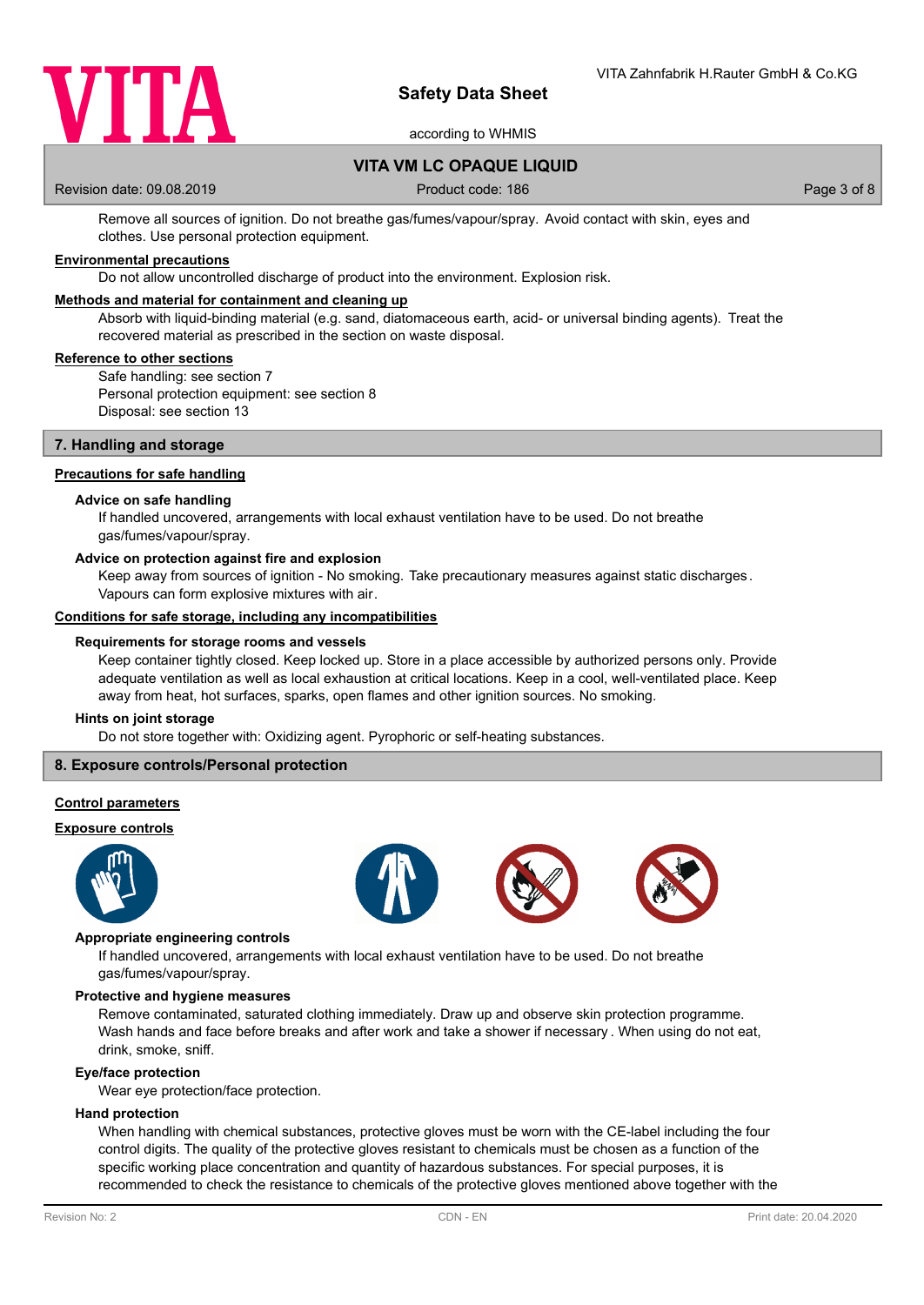

according to WHMIS

# **VITA VM LC OPAQUE LIQUID**

Revision date: 09.08.2019 **Product code: 186** Product code: 186 Page 4 of 8

supplier of these gloves. Recommended glove articles KCL Vitoject Breakthrough time (maximum wearing time) 30 min FKM (fluoro rubber)

# **Skin protection**

Flame-retardant protective clothing. Wear anti-static footwear and clothing .

# **Respiratory protection**

In case of inadequate ventilation wear respiratory protection. Provide adequate ventilation as well as local exhaustion at critical locations. Technical ventilation of workplace

## **9. Physical and chemical properties**

| Information on basic physical and chemical properties                                       |                                          |                                  |
|---------------------------------------------------------------------------------------------|------------------------------------------|----------------------------------|
| Physical state:<br>Colour:<br>Odour:                                                        | Liquid<br>light yellow<br>characteristic |                                  |
| pH-Value:                                                                                   |                                          | not determined                   |
| Changes in the physical state<br>Melting point:<br>Initial boiling point and boiling range: |                                          | not determined<br>101 °C         |
| Flash point:                                                                                |                                          | 10 $^{\circ}$ C                  |
| Flammability<br>Solid:<br>Gas:                                                              |                                          | not applicable<br>not applicable |
| <b>Explosive properties</b><br>The product is not: Explosive.                               |                                          |                                  |
| Lower explosive limits:<br>Upper explosive limits:                                          |                                          | 2,1 vol. %<br>12,5 vol. %        |
| <b>Auto-ignition temperature</b><br>Solid:<br>Gas:                                          |                                          | not applicable<br>not applicable |
| Decomposition temperature:                                                                  |                                          | not determined                   |
| <b>Oxidizing properties</b><br>Not oxidising.                                               |                                          |                                  |
| Vapour pressure:<br>(at 50 $°C$ )                                                           |                                          | <=1100 hPa                       |
| Density:                                                                                    |                                          | not determined                   |
| Water solubility:<br>Solubility in other solvents<br>not determined                         |                                          | No                               |
| Partition coefficient:                                                                      |                                          | not determined                   |
| Vapour density:                                                                             |                                          | not determined                   |
| Evaporation rate:                                                                           |                                          | not determined                   |
| Other information                                                                           |                                          |                                  |
| Solid content:                                                                              |                                          | 0,0%                             |

# **10. Stability and reactivity**

# **Reactivity**

Highly flammable.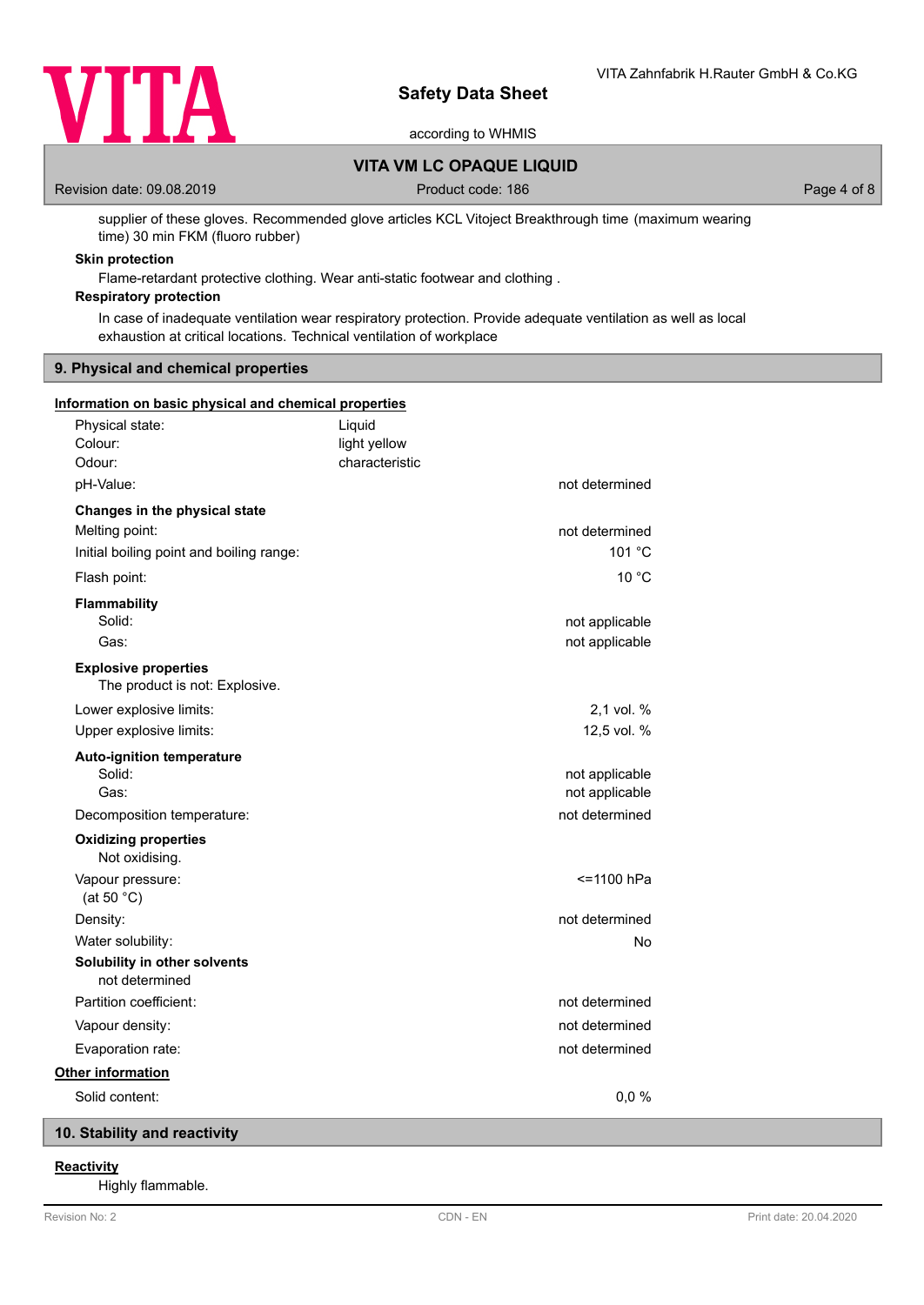

according to WHMIS

# **VITA VM LC OPAQUE LIQUID**

Revision date: 09.08.2019 **Product code: 186** Product code: 186 Page 5 of 8

# **Chemical stability**

The product is stable under storage at normal ambient temperatures.

### **Possibility of hazardous reactions**

No known hazardous reactions.

### **Conditions to avoid**

Keep away from sources of heat (e.g. hot surfaces), sparks and open flames. Vapours can form explosive mixtures with air.

# **Incompatible materials**

No information available.

### **Hazardous decomposition products**

No known hazardous decomposition products.

### **11. Toxicological information**

### **Information on toxicological effects**

### **Acute toxicity**

Based on available data, the classification criteria are not met.

| CAS No    | Chemical name                     |                                                                              |  |                |        |        |
|-----------|-----------------------------------|------------------------------------------------------------------------------|--|----------------|--------|--------|
|           | Route of exposure                 | Dose                                                                         |  | <b>Species</b> | Source | Method |
| 97-90-5   | ethylene dimethacrylate           |                                                                              |  |                |        |        |
|           | dermal                            | LD50<br>3300<br>mg/kg                                                        |  |                |        |        |
| 80-62-6   | methyl methacrylate               |                                                                              |  |                |        |        |
|           | dermal                            | LD50<br>> 5000<br>mg/kg                                                      |  |                |        |        |
| 2867-47-2 | 2-dimethylaminoethyl methacrylate |                                                                              |  |                |        |        |
|           | oral                              | <b>ATE</b><br>500<br>mg/kg                                                   |  |                |        |        |
|           | dermal                            | <b>ATE</b><br>1100<br>mg/kg                                                  |  |                |        |        |
| 868-77-9  | 2-hydroxyethyl methacrylate       |                                                                              |  |                |        |        |
|           | oral                              | LD50<br>5050<br>mg/kg                                                        |  | Rat            |        |        |
| 80-62-6   |                                   | methyl methacrylate; methyl 2-methylprop-2-enoate; methyl 2-methylpropenoate |  |                |        |        |
|           | dermal                            | LD50<br>>5000<br>mg/kg                                                       |  |                |        |        |

# **Irritation and corrosivity**

Causes skin irritation.

Serious eye damage/eye irritation: Based on available data, the classification criteria are not met.

### **Sensitizing effects**

May cause an allergic skin reaction. (ethylene dimethacrylate; methyl methacrylate; 7,7,9-Trimethyl-4,13-dioxo-3,14-dioxa-5,12-diaza-hexadecan-1,16-diol-dimethacrylat (mixture of isomers); 2-dimethylaminoethyl methacrylate; 2-hydroxyethyl methacrylate; methyl methacrylate; methyl 2-methylprop-2-enoate; methyl 2-methylpropenoate)

### **Carcinogenic/mutagenic/toxic effects for reproduction**

Based on available data, the classification criteria are not met.

### **STOT-single exposure**

May cause respiratory irritation. (methyl methacrylate; ethylene dimethacrylate)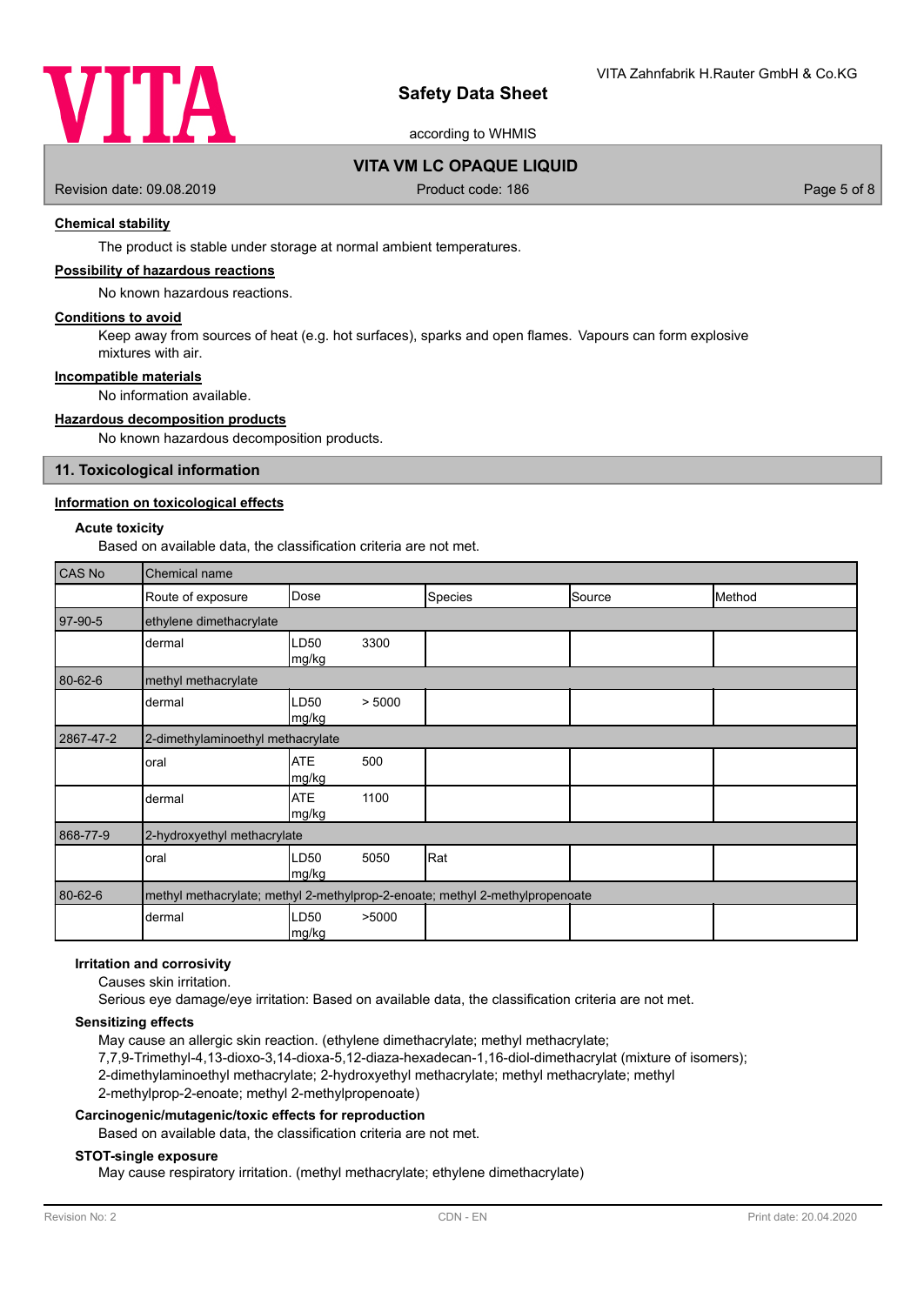

according to WHMIS

# **VITA VM LC OPAQUE LIQUID**

Revision date: 09.08.2019 **Product code: 186** Product code: 186 Page 6 of 8

## **STOT-repeated exposure**

Based on available data, the classification criteria are not met.

# **Aspiration hazard**

Based on available data, the classification criteria are not met.

## **Additional information on tests**

The mixture is classified as hazardous according to regulation (EC) No 1272/2008 [CLP].

### **12. Ecological information**

### **Ecotoxicity**

The product is not: Ecotoxic.

# **Persistence and degradability**

The product has not been tested.

## **Bioaccumulative potential**

The product has not been tested.

### **Mobility in soil**

The product has not been tested.

## **Other adverse effects**

No information available.

### **Further information**

Do not allow to enter into surface water or drains. Do not allow to enter into soil/subsoil.

### **13. Disposal considerations**

### **Waste treatment methods**

### **Disposal recommendations**

Do not allow to enter into surface water or drains. Do not allow to enter into soil/subsoil. Dispose of waste according to applicable legislation.

### **Contaminated packaging**

Non-contaminated packages may be recycled. Handle contaminated packages in the same way as the substance itself.

# **14. Transport information**

### **Marine transport (IMDG)**

| <b>UN</b> number:                     | <b>UN 1247</b>                          |
|---------------------------------------|-----------------------------------------|
| <b>United Nations proper shipping</b> | METHYL METHACRYLATE MONOMER, STABILIZED |
| name:                                 |                                         |
| Transport hazard class(es):           | 3                                       |
| Packing group:                        | Ш                                       |
| Hazard label:                         | 3                                       |
|                                       | Ø                                       |
| <b>Special Provisions:</b>            | 386                                     |
| Limited quantity:                     | 1 <sub>L</sub>                          |
| Excepted quantity:                    | E <sub>2</sub>                          |
| EmS:                                  | $F-E$ , S-D                             |
| Air transport (ICAO-TI/IATA-DGR)      |                                         |
| <b>UN</b> number:                     | <b>UN 1247</b>                          |
|                                       |                                         |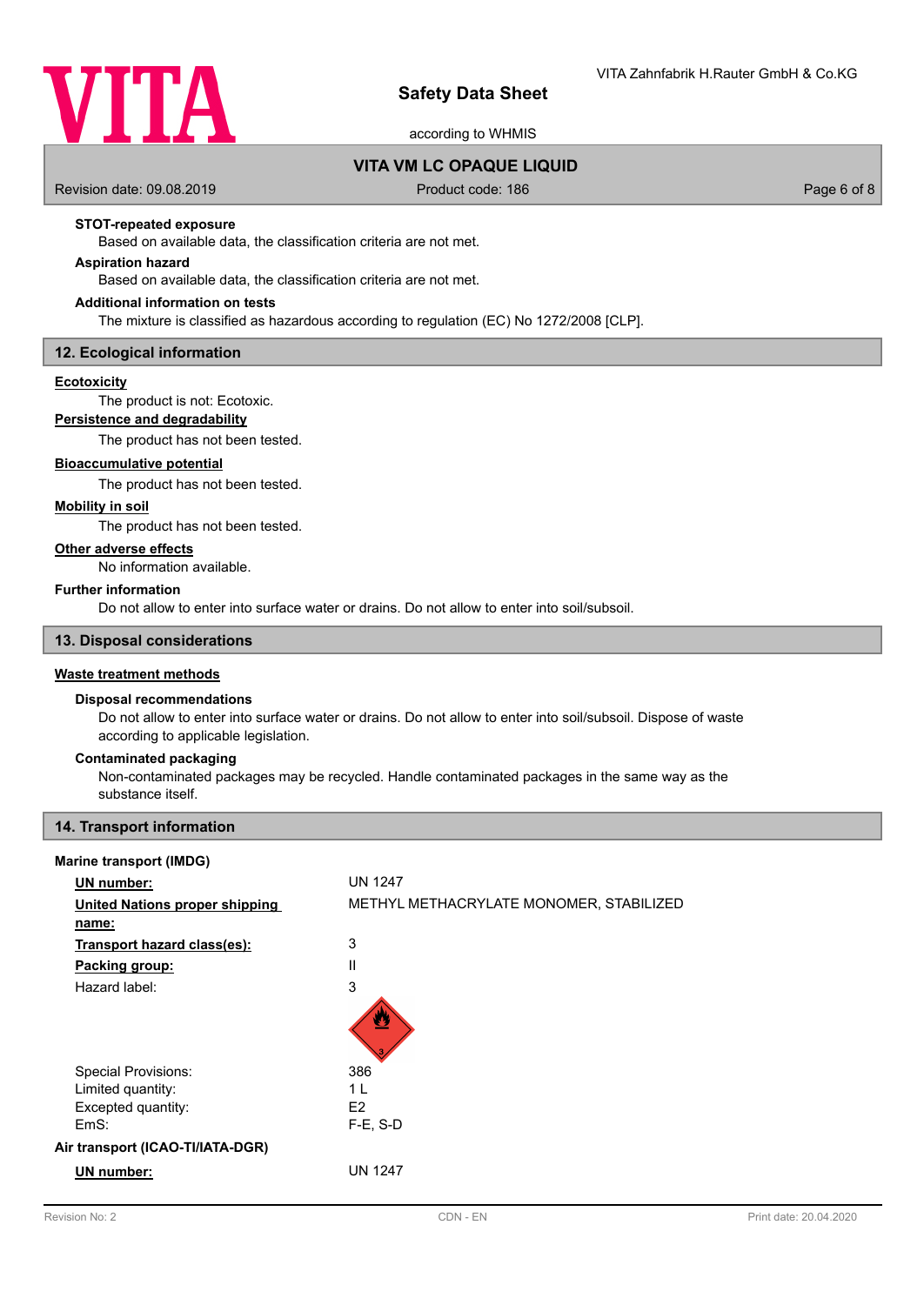

according to WHMIS

|                                        | <b>VITA VM LC OPAQUE LIQUID</b>         |             |
|----------------------------------------|-----------------------------------------|-------------|
| Revision date: 09.08.2019              | Product code: 186                       | Page 7 of 8 |
| <b>United Nations proper shipping</b>  | METHYL METHACRYLATE MONOMER, STABILIZED |             |
| name:                                  |                                         |             |
| Transport hazard class(es):            | 3                                       |             |
| Packing group:                         | Ш                                       |             |
| Hazard label:                          | 3                                       |             |
|                                        |                                         |             |
| <b>Special Provisions:</b>             | A209                                    |             |
| Limited quantity Passenger:            | 1 <sub>L</sub>                          |             |
| Passenger LQ:                          | Y341                                    |             |
| Excepted quantity:                     | E <sub>2</sub>                          |             |
| IATA-packing instructions - Passenger: | 353                                     |             |
| IATA-max. quantity - Passenger:        | 5L                                      |             |
| IATA-packing instructions - Cargo:     | 364                                     |             |
| IATA-max. quantity - Cargo:            | 60 L                                    |             |
| <b>Environmental hazards</b>           |                                         |             |
| ENVIRONMENTALLY HAZARDOUS:             | no                                      |             |

## **15. Regulatory information**

## **Canadian regulations**

## **16. Other information**

### **Abbreviations and acronyms**

ADR: Accord européen sur le transport des marchandises dangereuses par Route (European Agreement concerning the International Carriage of Dangerous Goods by Road ) IMDG: International Maritime Code for Dangerous Goods IATA: International Air Transport Association GHS: Globally Harmonized System of Classification and Labelling of Chemicals EINECS: European Inventory of Existing Commercial Chemical Substances ELINCS: European List of Notified Chemical Substances CAS: Chemical Abstracts Service LC50: Lethal concentration, 50% LD50: Lethal dose, 50% CLP: Classification, labelling and Packaging REACH: Registration, Evaluation and Authorization of Chemicals GHS: Globally Harmonised System of Classification, Labelling and Packaging of Chemicals UN: United Nations DNEL: Derived No Effect Level DMEL: Derived Minimal Effect Level PNEC: Predicted No Effect Concentration ATE: Acute toxicity estimate LL50: Lethal loading, 50% EL50: Effect loading, 50% EC50: Effective Concentration 50% ErC50: Effective Concentration 50%, growth rate NOEC: No Observed Effect Concentration BCF: Bio-concentration factor PBT: persistent, bioaccumulative, toxic vPvB: very persistent, very bioaccumulative RID: Regulations concerning the international carriage of dangerous goods by rail